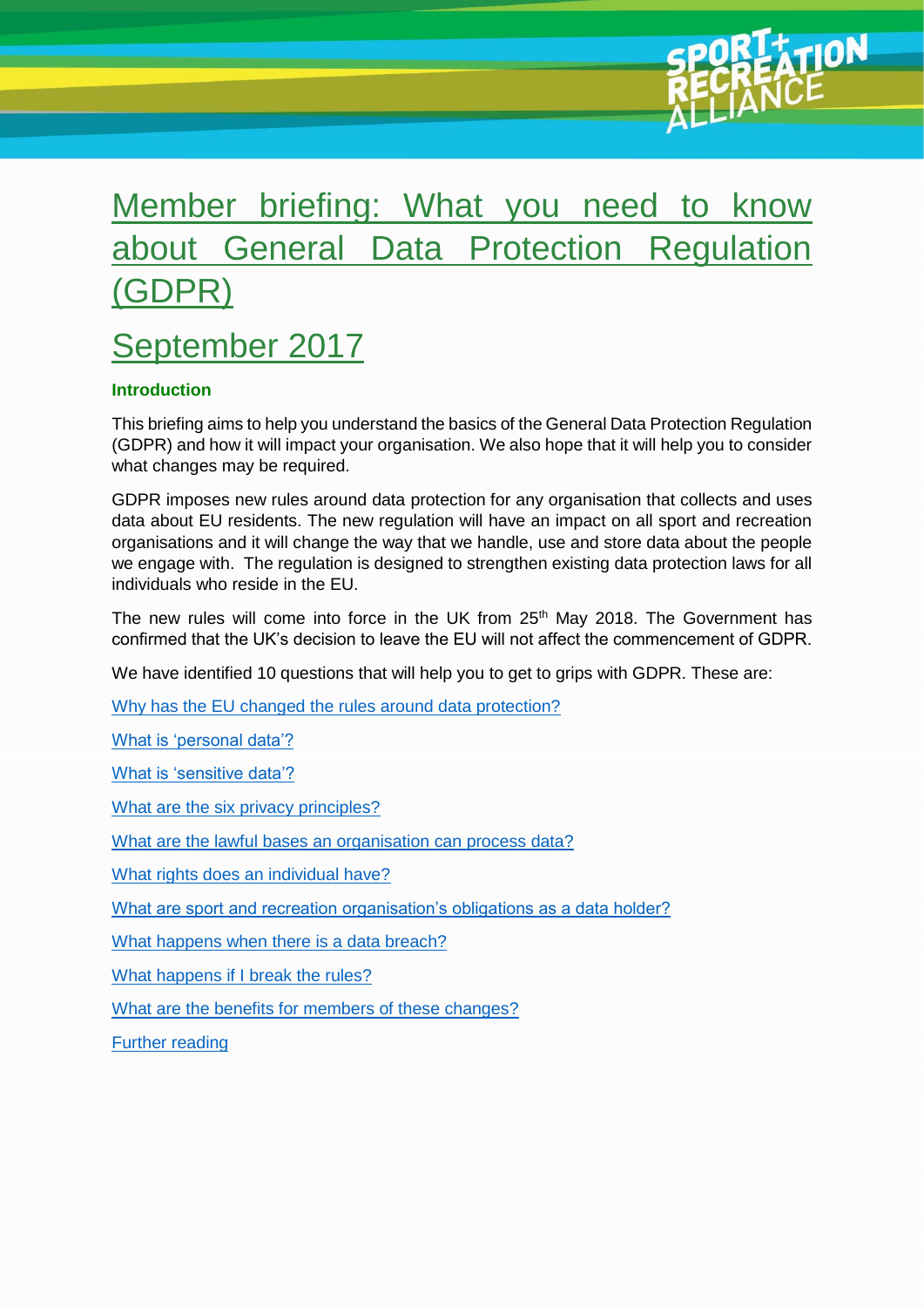#### <span id="page-1-0"></span>**Why has the EU changed the rules around data protection?**

The EU has reformed its laws around data protection for a variety of reasons. One of the main reasons cited is to help generate business in the EU by simplifying rules for companies in the Digital Single Market. More than 90% of Europeans said they want the same data protection rights across the EU<sup>1</sup>. The GDPR aims to achieve this by having one set of EU-wide rules that will do away with fragmentation and the costly administrative burdens of complying with different pieces of national legislation, leading to savings for companies who operate in Europe of around  $\epsilon$ 2.3 billion a year<sup>2</sup>.

Another key reason is to strengthen citizens' fundamental data rights in the digital age. Two thirds of Europeans, according to a recent Eurobarometer survey, stated that they are concerned about not having complete control over the information they provide online. Furthermore, seven out of ten Europeans worry about the potential use that companies make of the information they have disclosed<sup>3</sup>. The GDPR reforms will strengthen an individual's right to data protection and aim to give them more trust when they hand over their personal data.

## <span id="page-1-1"></span>**What is 'personal data'?**

Personal data is defined as any piece of personal information that can be used to identify an individual, either directly or indirectly<sup>45</sup>. This includes information such as an individual's:

- Name
- Telephone Number
- Email address
- Date of birth
- Health information
- Location data
- Online identifier e.g. IP addresses or cookies

#### <span id="page-1-2"></span>**What is 'sensitive data'?**

The GDPR defines 'sensitive personal data' as data which reveals an individual's:

- Racial or ethnic origin;
- Political opinions;
- Religious or philosophical beliefs;
- Trade Union membership;
- Genetic or biometric details, where processed to uniquely identify an individual;
- Health details.

**.** 

Under the GDPR regulations, organisations are banned from processing sensitive data, unless the individual gives the data holder his or her permission or processing is allowed in specific cases<sup>6</sup>.

<sup>1</sup> [http://europa.eu/rapid/press-release\\_IP-15-6321\\_en.htm](http://europa.eu/rapid/press-release_IP-15-6321_en.htm)

<sup>2</sup> [http://ec.europa.eu/justice/newsroom/data-protection/infographic/2017/index\\_en.htm](http://ec.europa.eu/justice/newsroom/data-protection/infographic/2017/index_en.htm)

<sup>&</sup>lt;sup>3</sup> http://europa.eu/rapid/press-release IP-15-6321 en.htm

<sup>4</sup> <https://ico.org.uk/for-organisations/data-protection-reform/overview-of-the-gdpr/>

<sup>5</sup> [http://ec.europa.eu/justice/newsroom/data-protection/infographic/2017/index\\_en.htm](http://ec.europa.eu/justice/newsroom/data-protection/infographic/2017/index_en.htm)

<sup>6</sup> <https://ico.org.uk/for-organisations/data-protection-reform/overview-of-the-gdpr/>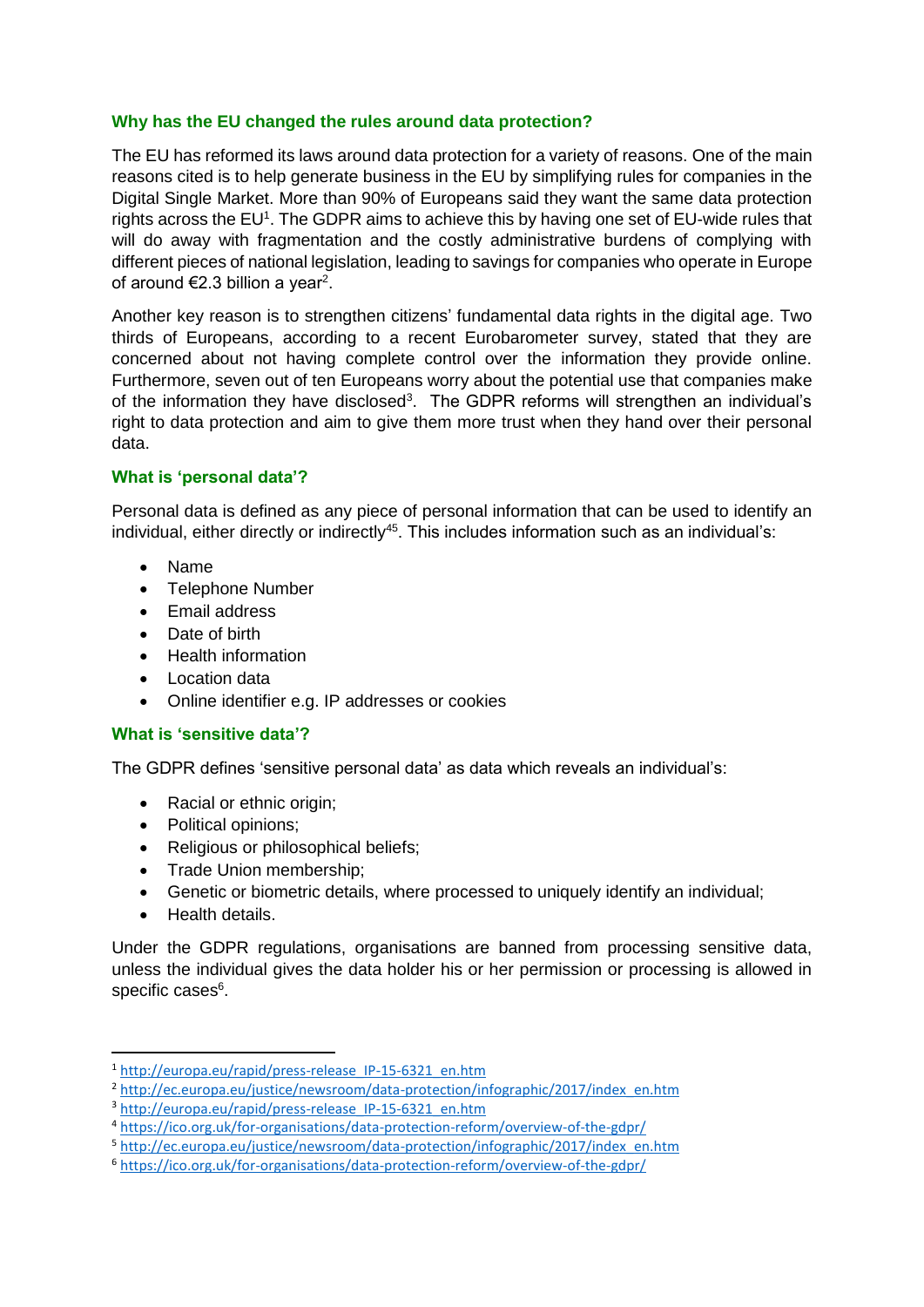## <span id="page-2-0"></span>**What are the six privacy principles?**

To comply with GDPR, organisations will have to meet six privacy principles<sup>7</sup>. These are:

- 1. Personal data must be processed lawfully, fairly and in a transparent manner;
- 2. Personal data must only be collected for "specified, explicit and legitimate purposes";
- 3. Data collected must be adequate, relevant and limited to what is necessary in relation to the purposes for which they are processed;
- 4. Personal data must be accurate and where necessary kept up to date;
- 5. Personal data that is no longer required should be deleted;
- 6. Processors should ensure all personal data they hold is secure.

## <span id="page-2-1"></span>**What are the lawful bases an organisation can process data?**

Under the GDPR, an organisation can lawfully process data only if at least one of the following conditions are met<sup>8</sup>:

- The data subject has given their consent;
- If the processing is necessary for the performance of a contract;
- For compliance with a legal obligation;
- If the processing is necessary to protect the vital interests of the data subject;
- Public interest purposes;
- If there is a legitimate interest pursued by the data holder or a third party.

## <span id="page-2-2"></span>**What rights does an individual have?**

The GDPR reforms create some new rights for individuals when their personal data is being processed, as well as strengthen some of the rights that currently exist under the Data Protection Act<sup>9</sup>. These rights are:

#### **The right to be informed:**

An individual has the right to be informed whenever their personal data is being processed. Any information an organisation supplies about the processing of an individual's personal data must be:

- Concise, transparent, intelligible and easily accessible;
- Written in a clear and plain language, particularly if addressed to a child;
- Free of charge.

The information an organisation must supply to an individual is determined by whether or not the organisation obtained that individual's personal data directly from them<sup>10</sup>. More information on this can be found in the briefing produced by the [Information Commissioners Office](https://ico.org.uk/for-organisations/data-protection-reform/) (ICO).

#### **The right to access:**

**.** 

<sup>7</sup> [http://www.consultancy.uk/news/13487/six-privacy-principles-for-general-data-protection-regulation](http://www.consultancy.uk/news/13487/six-privacy-principles-for-general-data-protection-regulation-compliance)[compliance](http://www.consultancy.uk/news/13487/six-privacy-principles-for-general-data-protection-regulation-compliance)

<sup>8</sup> <https://ico.org.uk/for-organisations/data-protection-reform/overview-of-the-gdpr/key-areas-to-consider/>

<sup>9</sup> <https://ico.org.uk/for-organisations/data-protection-reform/overview-of-the-gdpr/individuals-rights/>

<sup>10</sup> [https://ico.org.uk/for-organisations/data-protection-reform/overview-of-the-gdpr/individuals-rights/the](https://ico.org.uk/for-organisations/data-protection-reform/overview-of-the-gdpr/individuals-rights/the-right-to-be-informed/)[right-to-be-informed/](https://ico.org.uk/for-organisations/data-protection-reform/overview-of-the-gdpr/individuals-rights/the-right-to-be-informed/)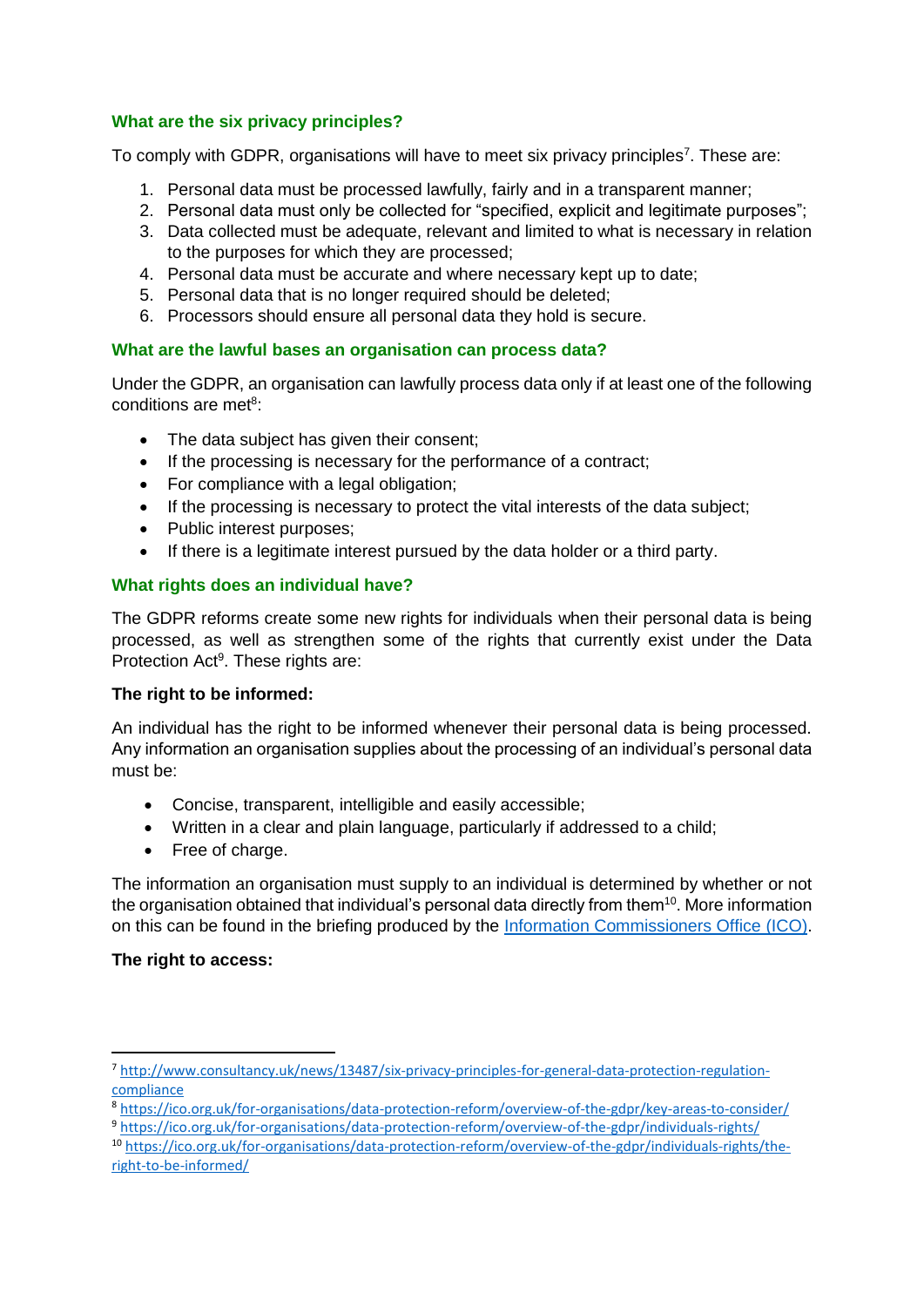Under the GDPR reforms, an individual will have the right to obtain access to their personal data and confirmation that their data is being processed. This is similar to existing rights to access data that exist under the Data Protection Act.

Any information requested by an individual must be provided without delay and at the latest within one month of receipt. The information must also be provided free of charge, although the organisation who holds the data can charge a 'reasonable fee' if a request is repetitive or excessive. The data holder could also refuse to respond if they feel the request is manifestly unfounded or excessive, provided they explain why they have chosen to do so to the individual who made the request and inform them of their right to complain<sup>11</sup>.

## **The right to rectification:**

An individual has the right to ask for any wrong or incomplete information an organisation holds about them to be rectified. Any third parties who have had access to the personal data in question must also be informed about any changes. Any request for rectification must be answered within one month<sup>12</sup>.

## **The right to erasure:**

Also known as the 'right to be forgotten', this right allows an individual to request the deletion or removal of personal data that is held about them. However, this right can only be applied by an individual for a specific set of reasons, including:

- Where the personal data is no longer necessary in relation to the purpose for which it was originally intended;
- When the individual withdraws their consent;
- When the individual objects to an organisation processing their data and there is no overriding legitimate interest to continue the processing;
- If the organisation holding the data is in breach of GDPR;
- The personal data must be erased in order to comply with a legal obligation;
- The personal data is processed in relation to the offer of online services to a child (which requires parental permission).

A data holder can refuse a request from an individual to erase their data for the following reasons:

- If it compromises freedom of expression and information;
- To comply with a legal obligation for the performance of a public interest task or exercise of official authority;
- For public health purposes:

**.** 

- For research purposes that are in the public, scientific or historical interest;
- The exercise or defence of legal claims.

If the erased personal data has been shared with third parties, the data holder must inform those third parties that the data needs to be erased $13$ .

<sup>11</sup> [https://ico.org.uk/for-organisations/data-protection-reform/overview-of-the-gdpr/individuals-rights/the](https://ico.org.uk/for-organisations/data-protection-reform/overview-of-the-gdpr/individuals-rights/the-right-of-access/)[right-of-access/](https://ico.org.uk/for-organisations/data-protection-reform/overview-of-the-gdpr/individuals-rights/the-right-of-access/)

<sup>&</sup>lt;sup>12</sup> [https://ico.org.uk/for-organisations/data-protection-reform/overview-of-the-gdpr/individuals-rights/the](https://ico.org.uk/for-organisations/data-protection-reform/overview-of-the-gdpr/individuals-rights/the-right-to-rectification/)[right-to-rectification/](https://ico.org.uk/for-organisations/data-protection-reform/overview-of-the-gdpr/individuals-rights/the-right-to-rectification/)

<sup>13</sup> [https://ico.org.uk/for-organisations/data-protection-reform/overview-of-the-gdpr/individuals-rights/the](https://ico.org.uk/for-organisations/data-protection-reform/overview-of-the-gdpr/individuals-rights/the-right-to-erasure/)[right-to-erasure/](https://ico.org.uk/for-organisations/data-protection-reform/overview-of-the-gdpr/individuals-rights/the-right-to-erasure/)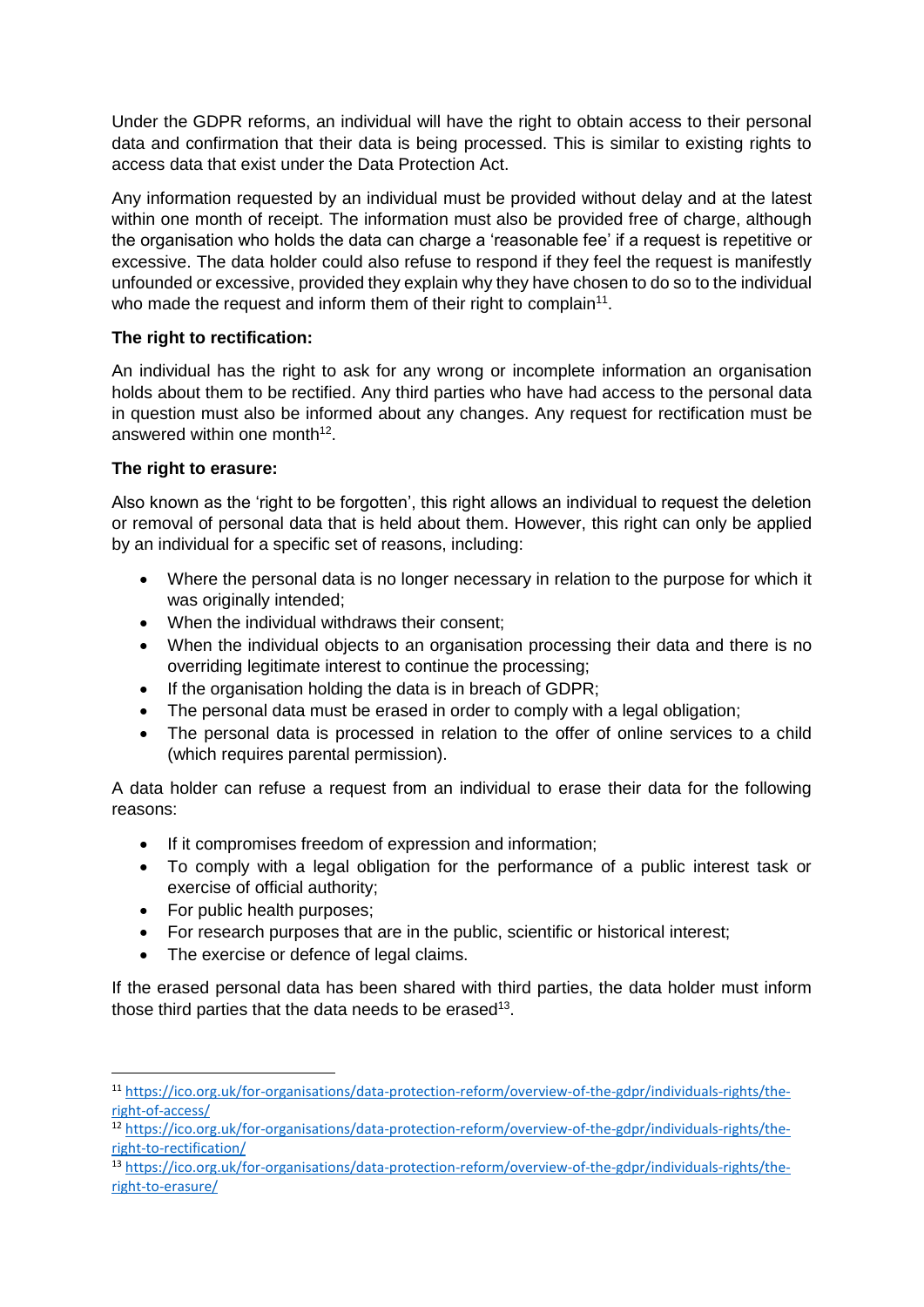## **The right to restrict processing:**

An individual has the right to ask the data holder to restrict the processing of their data if they have legitimate grounds to do so, though the data holder can still store the personal data.

The data holder is required to restrict the processing of an individual's data on the following grounds:

- If an individual contests the accuracy of their data;
- If an individual has objected to the processing, and the data holder is considering whether its legitimate interests over ride those of the individual:
- When processing is unlawful and the individual requests restriction instead of erasure of their data;
- If the data holder no longer needs to store the personal data but the individual requires the data for a legal claim.

If a data holder has had to restrict the processing of personal data, it must inform any third parties with whom they have shared that data of the processing restriction<sup>14</sup>.

#### **The right to data portability:**

An individual has the right to obtain and reuse their personal data for their own purposes across different services. This new right allows individuals to move, copy or transfer personal data easily from one IT environment to another in a safe and secure manner.

An individual's right to move their data only applies to:

- Personal data that an individual has provided to a controller;
- Where the processing is based on the individual's consent or for the performance of a contract;
- When processing is carried out by automated means.

This data must be provided in a structured, commonly used and a machine-readable format, so that other organisations can use the data. The personal data must also be provided free of charge and must be handed over within one month<sup>15</sup>.

#### **The right to object:**

 $\overline{a}$ 

An individual has the right to object to the processing (in particular for scientific/historical research purposes) or direct marketing of their personal data, although an individual can only raise an objection based on "grounds relating to his or her particular situation".

The data holder must stop processing the personal data unless:

- They can demonstrate legitimate reasons for the continuation of processing the personal data which over-rides the interests, rights and freedoms of the individual; or
- The processing is related to legal claims.

<sup>14</sup> [https://ico.org.uk/for-organisations/data-protection-reform/overview-of-the-gdpr/individuals-rights/the](https://ico.org.uk/for-organisations/data-protection-reform/overview-of-the-gdpr/individuals-rights/the-right-to-restrict-processing/)[right-to-restrict-processing/](https://ico.org.uk/for-organisations/data-protection-reform/overview-of-the-gdpr/individuals-rights/the-right-to-restrict-processing/)

<sup>15</sup> [https://ico.org.uk/for-organisations/data-protection-reform/overview-of-the-gdpr/individuals-rights/the](https://ico.org.uk/for-organisations/data-protection-reform/overview-of-the-gdpr/individuals-rights/the-right-to-data-portability/)[right-to-data-portability/](https://ico.org.uk/for-organisations/data-protection-reform/overview-of-the-gdpr/individuals-rights/the-right-to-data-portability/)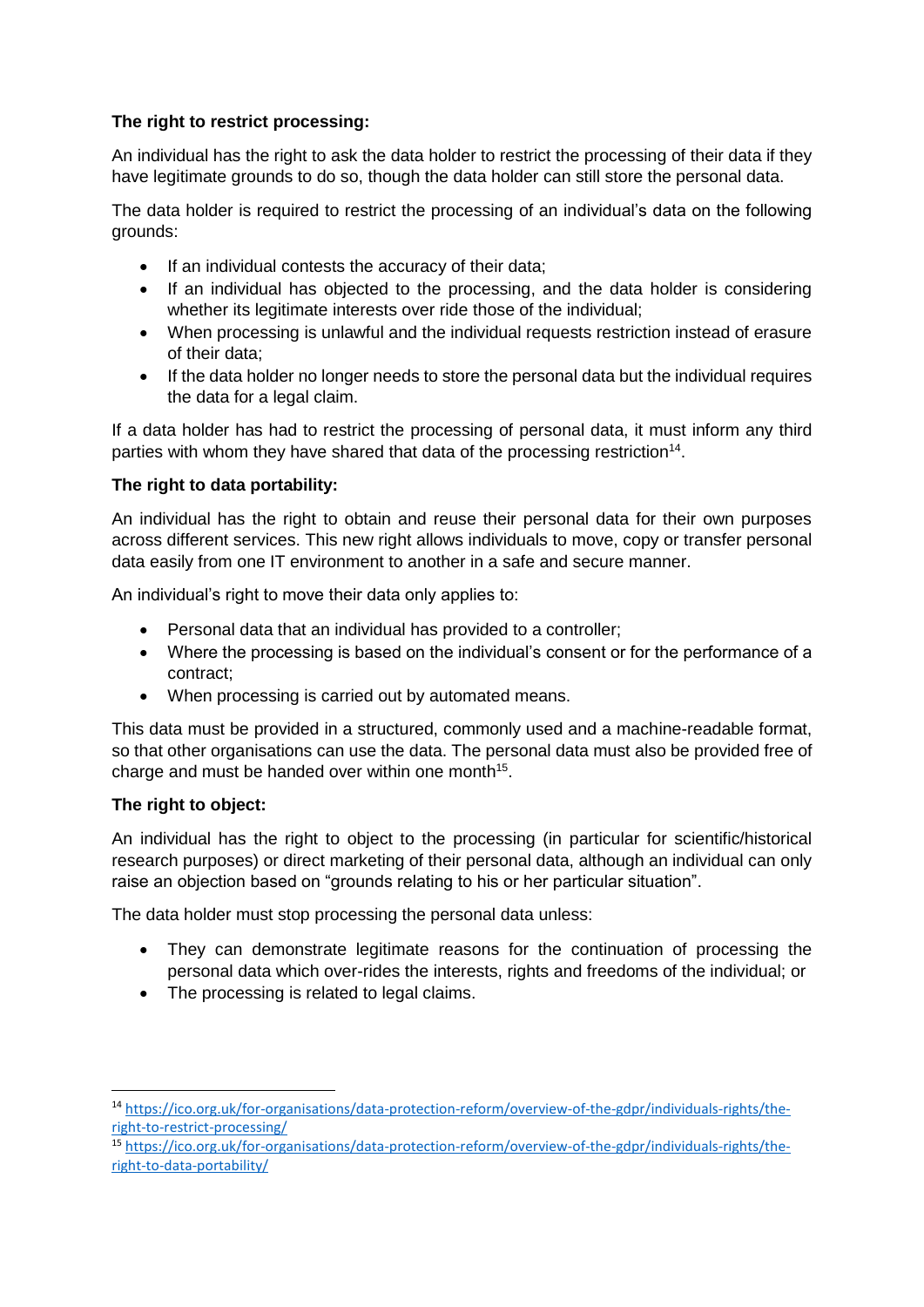The data holder must also inform individuals of their right to object "at the first point of communication" and in a privacy notice<sup>16</sup>.

## **Rights relating to automated decision making and profiling:**

An individual has the right not to be subject to an automated decision intended to evaluate certain personal aspects relating to them, such as their performance at work, reliability, conduct etc. An automated decision is one in which technology is used to automatically make decisions, e.g. profiling someone to predict their performance or health. Fully automated decisions are rare, as most decisions do still have an element of human intervention. But they are becoming more commonplace, hence why this has been included.

This right applies if:

1

- The decision is based on automated processing; or
- The decision has a legal or similar effect.

However, this right does not apply if the decision:

- Is necessary for entering into a performance of a contract between the data processor and the individual;
- Is authorised by law;
- Based on explicit consent.

Where necessary, the data holder must ensure that an individual is able to:

- Obtain human intervention;
- Express their point of view;
- Obtain an explanation of the decision and challenge it<sup>17</sup>.

## <span id="page-5-0"></span>**What are a sport and recreation organisation's obligations as a data holder?**

The 'accountancy principle' requires you as data holders to demonstrate that you comply with the principles. To be able to demonstrate that you comply, you must:

- Create and implement appropriate internal data protection policies such as staff training, internal audits of processing activities and reviews of internal HR policies;
- Record data processing activities;
	- o If you have less than 250 employees you are only required to record high-risk data processing e.g. data that is related to criminal convictions/offences;
- Check if you need to appoint a Data Protection Officer (The ICO has more information on whether you will need [one\)](https://ico.org.uk/for-organisations/data-protection-reform/);
- Run impact assessments to anticipate any issues around data protection, particularly for high risk processing;
- Protect any personal data that you hold using appropriate security e.g. data about participants, volunteers, staff etc;
- Protect the rights of people who give you their data (see above) by ensuring your organisation has the right systems in place to be able to observe those rights;
- Ensure the data you are processing is secure and is kept confidential;

<sup>16</sup> [https://ico.org.uk/for-organisations/data-protection-reform/overview-of-the-gdpr/individuals-rights/the](https://ico.org.uk/for-organisations/data-protection-reform/overview-of-the-gdpr/individuals-rights/the-right-to-object/)[right-to-object/](https://ico.org.uk/for-organisations/data-protection-reform/overview-of-the-gdpr/individuals-rights/the-right-to-object/)

<sup>17</sup> [https://ico.org.uk/for-organisations/data-protection-reform/overview-of-the-gdpr/individuals-rights/rights](https://ico.org.uk/for-organisations/data-protection-reform/overview-of-the-gdpr/individuals-rights/rights-related-to-automated-decision-making-and-profiling/)[related-to-automated-decision-making-and-profiling/](https://ico.org.uk/for-organisations/data-protection-reform/overview-of-the-gdpr/individuals-rights/rights-related-to-automated-decision-making-and-profiling/)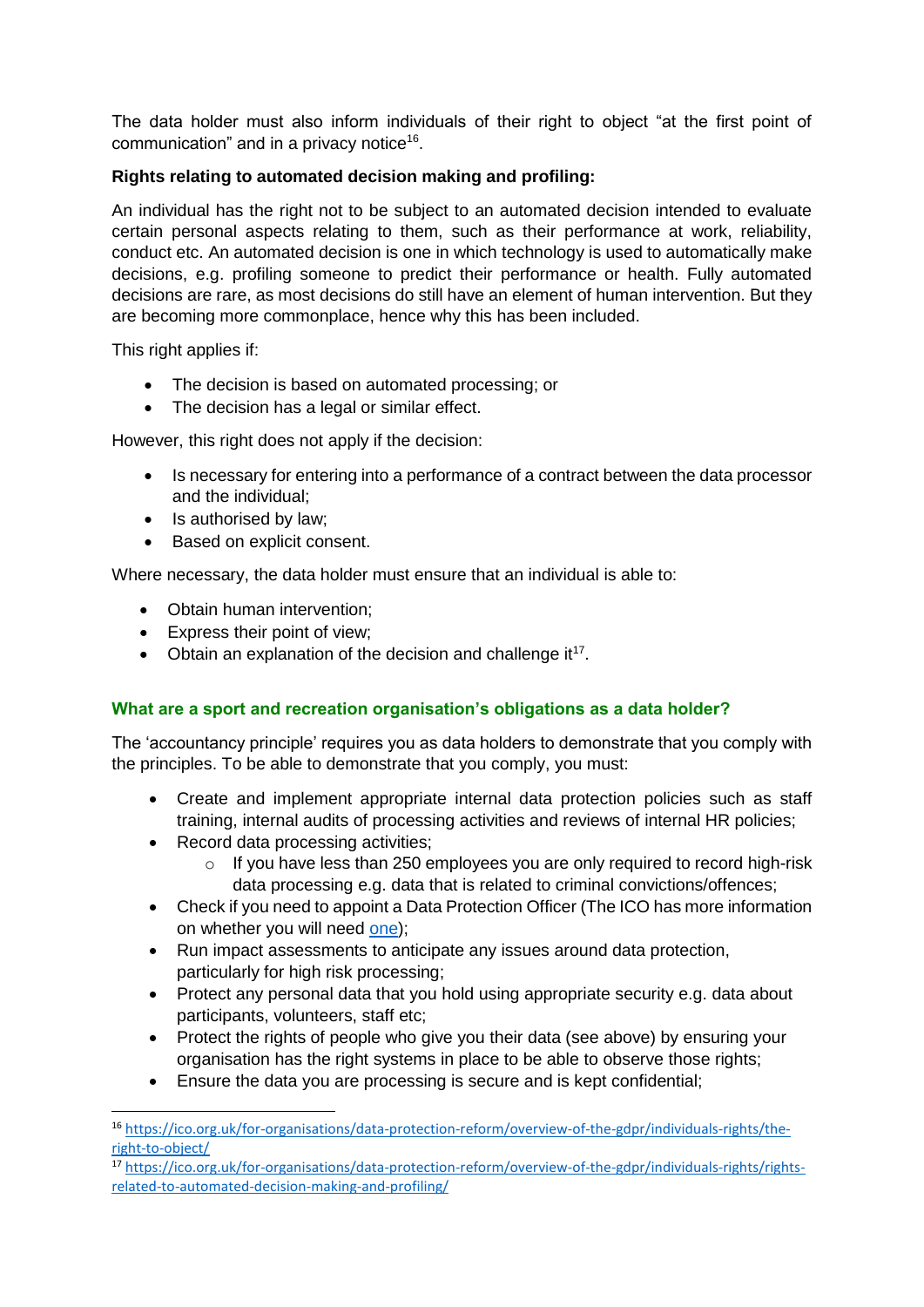- Ensure that data is only collected in your organisation for specified, explicit and legitimate purposes and is kept accurate and up to date;
- Review how you get consent to use personal data and ensure the criteria for making data processing legitimate is observed;
- Build data protection safeguards into services from the earliest stages of development;
- The GDPR only applies in countries that are part of the EU. Members should therefore ensure that, if personal data is being transferred to countries that sit outside of the EU/EEA, that these countries guarantee an adequate level of protection to their data<sup>1819</sup>.

These obligations are also relevant to individual local sport and recreation clubs, not just national governing bodies. So you will need to share these requirements with your clubs and work with them to ensure they are compliant with the new regulations.

## <span id="page-6-0"></span>**What happens when there is a data breach?**

Under the GDPR, organisations holding data will be required to report certain types of data breach to the Data Protection Authority and, in some cases, to the individuals affected by the data breach.

The GDPR defines a personal data breach as a "breach of security leading to the destruction, loss, alteration, unauthorised disclosure of, or access to, personal data".

The Data Protection Authority, which for the UK is the [ICO,](https://ico.org.uk/) must be notified of any data breach that will result in a risk to the rights and freedoms of individuals e.g. it will result in discrimination, damage to reputation, loss of confidentiality etc. If this risk is particularly high, then the individuals who are affected must be notified.

Any data breach must be reported to the ICO within 72 hours of the organisation being made aware of it. Failure to notify a breach when required to do so can result in a fine of up to €10 million Euros or 2% of your turnover<sup>20</sup>.

#### <span id="page-6-1"></span>**What happens if I break the rules?**

The ICO will be monitoring whether organisations are complying with the GDPR regulations. Any failure to do so will result in the ICO issuing anything from a warning to a fine of up to €20 million Euros or 4% of your annual turnover $21$ .

#### <span id="page-6-2"></span>**What are the benefits for members of these changes?**

Whilst the new GDPR rules will require members to devote significant resources to thinking through and – where necessary – changing how you store and use your data, they will also result in a number of benefits to your organisation, such as:

- The new regulation will strengthen your data protection policies, thus minimising the risk of any misuse of data or data fraud occurring in your organisation;
- Rethinking the way you store and process personal data gives you the opportunity to use your data more efficiently and productively;

- protection of personnal data a4 en.pdf
- <sup>20</sup> <https://ico.org.uk/for-organisations/data-protection-reform/overview-of-the-gdpr/breach-notification/>

**.** 

<sup>18</sup> [http://ec.europa.eu/justice/newsroom/data-protection/infographic/2017/index\\_en.htm](http://ec.europa.eu/justice/newsroom/data-protection/infographic/2017/index_en.htm)

<sup>19</sup> [http://ec.europa.eu/justice/data-protection/files/eujls08b-1002\\_-](http://ec.europa.eu/justice/data-protection/files/eujls08b-1002_-_protection_of_personnal_data_a4_en.pdf)